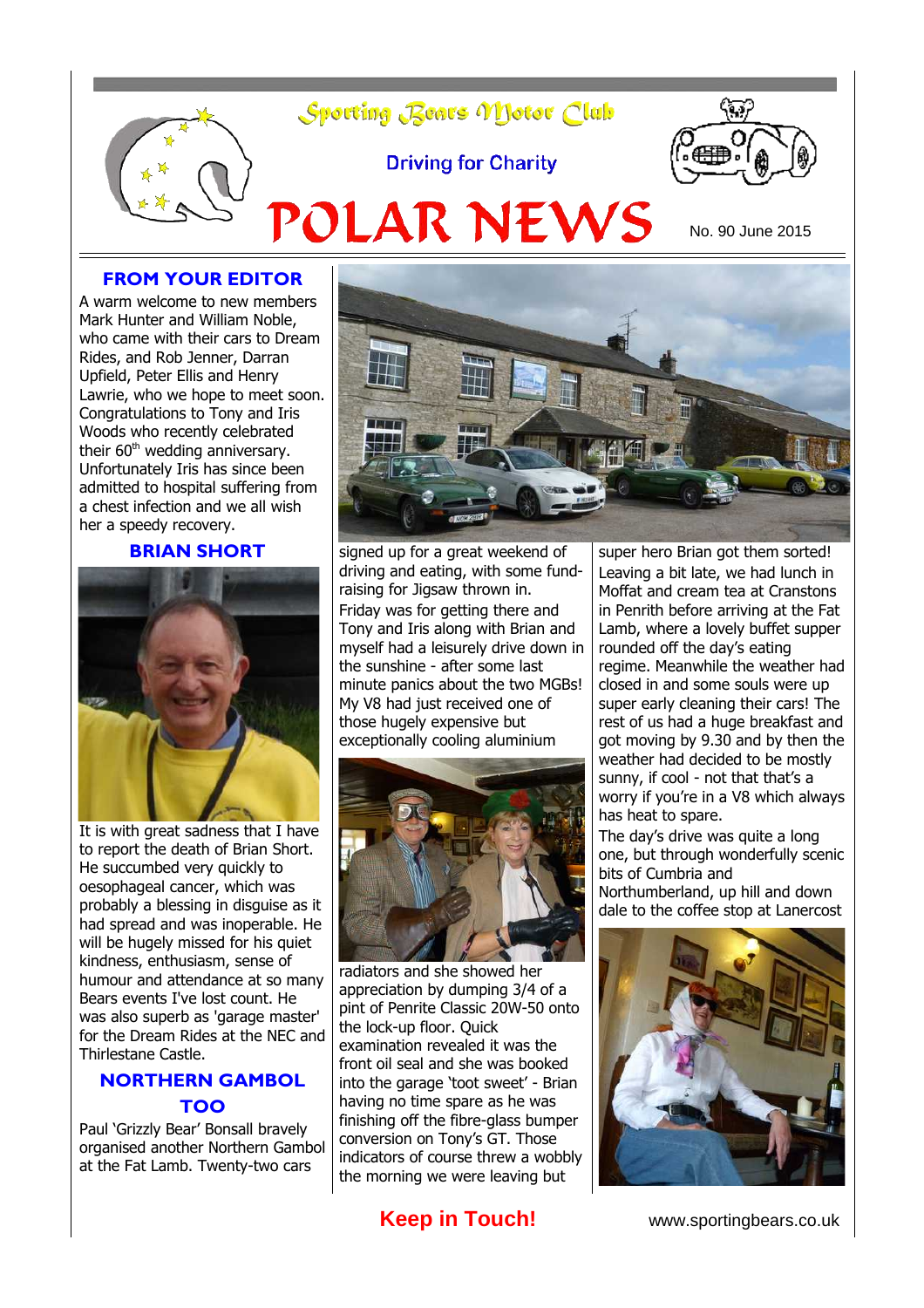Priory. More scenic and hilly bits on the way to lunch at Leaplish Waterside Park at Kielder - the V8 radiator proving its worth and Tony's indicators continuing to work!

Still sunny and the afternoon run involved a cream tea at Langley Castle Hotel. We passed on that and headed for the Fat Lamb and an early bath - I'd to get togged up as Louise from Thelma and Louise and had a ferociously red wig to cut a fringe into!

A delicious dinner and a fantastic turn out of fancy dresses - the theme being 'The Car's the Star'. We had 3 Genevieves, 2 Driving Miss Daisies, 2 Dick Dastardly and Penelope Pitstops, the Doc from Back to the Future, Caractacus Potts and Truly Scrumptious from Chitty Chitty Bang Bang, Starsky and Hutch, Parker and Lady Penelope



and the Bandit from Smoky and the Bandit, not forgetting Thelma and Louise - quite a sight!! The Doc's outfit was the most outstanding and should have won a prize in my humble opinion. It was





good to see Bob Smith on the Saturday night and he joined Paul in his Jaguar on the Sunday for the day's activity.

After all the grub, there was a huge array of goodies to be auctioned off and the bidding was fierce. I did wonder how all the stuff was going to fit into the cars after all TVRs or Jaguar E-types are not renowned for their load carrying capacity! Anyway, the auction raised £1,106 - which means the whole amount raised over the weekend was £2,119. A good result for Jigsaw and Paul will get the hand-over sorted soon.



**Visit us on the Web!** www.sportingbears.co.uk

Another cool but sunny day saw us heading off for a 'less driving but more attractions' day - the scenic route to the Lakeland Motor Museum was fine for slim MGBs but more challenging for a rather wide Ferrari 360 Modena. Ten out of ten to the driver for getting it there without mishap - although it must have been close at times! After a tour of the museum and lunch, there was a run on the Lakeside and Haverthwaite steam train, a boat trip up Lake Windermere to Bowness (cool but calm) and the Classic Bus back to our cars at the Museum; Wonderful! Some headed for home at that point and some headed back to the

Fat Lamb for another night of excellent food and great company. A fantastic weekend and many thanks to Paul 'Grizzly' Bonsall for organising it so superbly. Helen Kirkness

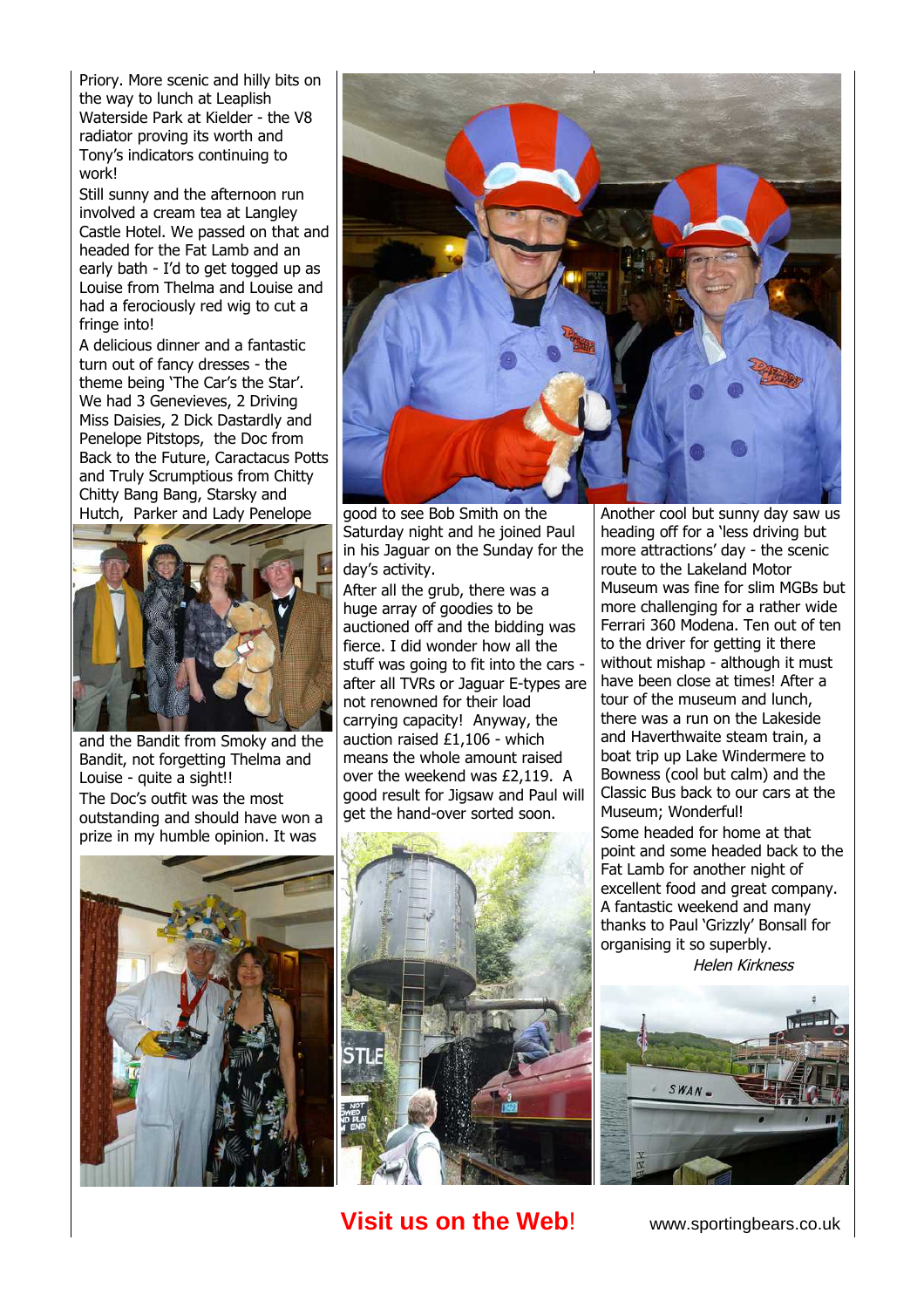

# **THIRLESTANE DREAM RIDES**

Once again hopes were high for a fine weekend as this had been forecast all the previous week. Fifteen willing volunteers assembled at the Lauderdale Hotel for the now traditional pre-setting up lunch on the Saturday, ably organised as usual by Kate Cherry. We then made our way to the Castle to set up for our  $10<sup>th</sup>$ appearance at the Borders Vintage Automobile Club's Motoring Extravaganza. The first of the day's tasks, setting up the large marquee, provided something of a challenge owing to the gusty wind, but, thanks to good teamwork and direction it was eventually up and secured. Discretion suggested that the other lighter gazebos could wait until the morning and we concentrated on setting up the garage area, judged to the centimetre by Andrew with his new "wheelie thingy", to Mike Webber's plan.

Sunday was again a little gusty so the very lightest gazebo was left out. The wind dropped throughout the day and we had some fine sunshine, which brought out the crowds. We had only one driver dropout. This was Dave Henderson's DeLorean, which apparently had suffered a breakdown on Friday but there had been a slight mix-up in communications so this information came by a circuitous route. This was particularly unfortunate since the main theme of the show was "Back to the Future", featuring a replica time travelling DeLorean, complete with Doc and Marty. We heard later that this was also to feature some nine members of the DeLorean club, but only 3 of them made it on time!



The long distance medal for drivers goes once again to Keith and Ann Borkett, who we were very pleased to see, and we were also delighted to meet Steve Chant and his wife Jane, who had accompanied Keith and Ann. Steve provided timely help to the garage team and Jane helped out in the charity/driver refreshment role. Polars Claire and Sid were there helping with the fund raising.

First-time cars in the garage were William Noble's superb and rare Alfa Romeo 8C, Steve Ormerod's Healey 3000, Mark McKail's Tojero Cobra, Brian Hunter's very fast Nissan GT-R, Niel Jorgensen's

Aston Martin Vanquish S, Mark Hunter's Ultima Can-Am, Graham Clarke's Mercedes SLK 55 AMG, Graham Craig's lovely Daimler SP250 "Dart" and Sarah Forbes' charming and very well kept Karmann Beetle Cabriolet. Welcome to all of them and hope to see you again.

Many of our Thirlestane regular drivers were there on the day including James, Graham (Chappell), Phil (Ellis), Keith, Phil (Roberts), Bob, Andrew, Hamish, Ron, Fozzy, Mike (Webber), Chris (Pollin), Trevor, Jonathan, Stuart and Tom. John Ducker was excused this year as he had to attend his  $80<sup>th</sup>$  birthday party. Congratulations John.



We did consider reinstating the £10 lucky dip as per last year but, since the start of the rides had been put back to 11:30 by arrangement with the organisers, booking at normal rates had already started by the time we'd decided, so it was quietly shelved.



Brian Short's role as Garage Boss was taken over by Andrew while Mike Davies took on the Drivers' Briefing. During the day Brian Kirkness did sterling service in the garage guiding expensive cars safely in and out. The later start to Dream Rides once again led to us bringing forward our main ring appearance. Seven cars paraded in front of the public whilst Andrew